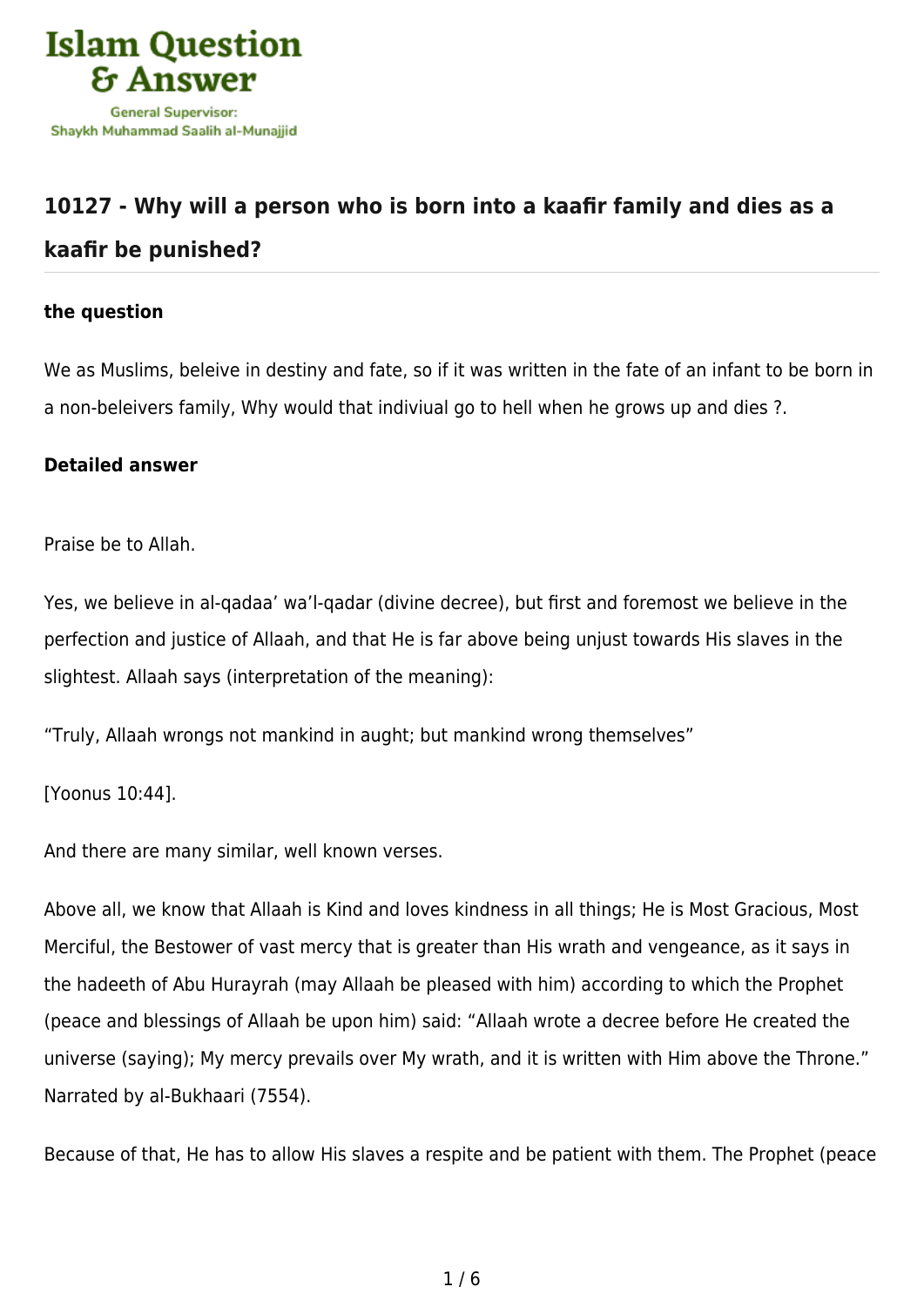

and blessings of Allaah be upon him) said: "… there is no one to whom warnings are more than Allaah, and because of that He sent (the Prophets) with glad tidings and warnings." Narrated by al-Bukhaari (7416).

Once this wise principle is established in your mind, without which no one's faith is sound, then you may refer to it for every matter of confusion that is caused by ignorance or specious arguments, and you will find that your mind will be quickly put at ease. You know that Allaah is more merciful towards you and all His slaves than a mother to her child. It was narrated from 'Umar ibn al-Khattaab (may Allaah be pleased with him) that some prisoners were brought to the Messenger of Allaah (peace and blessings of Allaah be upon him), and there was a woman among the prisoners who was searching for someone. When she found a small boy among the prisoners, she clasped him to her and started to breastfeed him. The Messenger of Allaah (peace and blessings of Allaah be upon him) said to us: "Do you think that this woman would throw her child into the fire?" We said: No, by Allaah, she would never do that if she is able not to. The Messenger of Allaah (peace and blessings of Allaah be upon him) said: "Allaah is more merciful towards His slaves than this woman is towards her child."

Narrated by al-Bukhaari (5999) and Muslim (2754). Allaah, the Most Gracious, Most Merciful, is more merciful towards that person who you are asking about and arguing about than you or he himself. If he deserves the mercy of Allaah, then the mercy of Allaah will undoubtedly encompass him, but if he is one of the stubborn then you had better focus on what is good for you and what may save you.

… "so be not a pleader for the treacherous" [al-Nisa' 4:105].

Beware of neglecting this principle even for a moment, then beware of arguing about the divine decree before you understand it. You should understand that the divine decree is like the sun; when you believe in it and surrender to it, on the basis of Qur'aan and Sunnah, then your mind will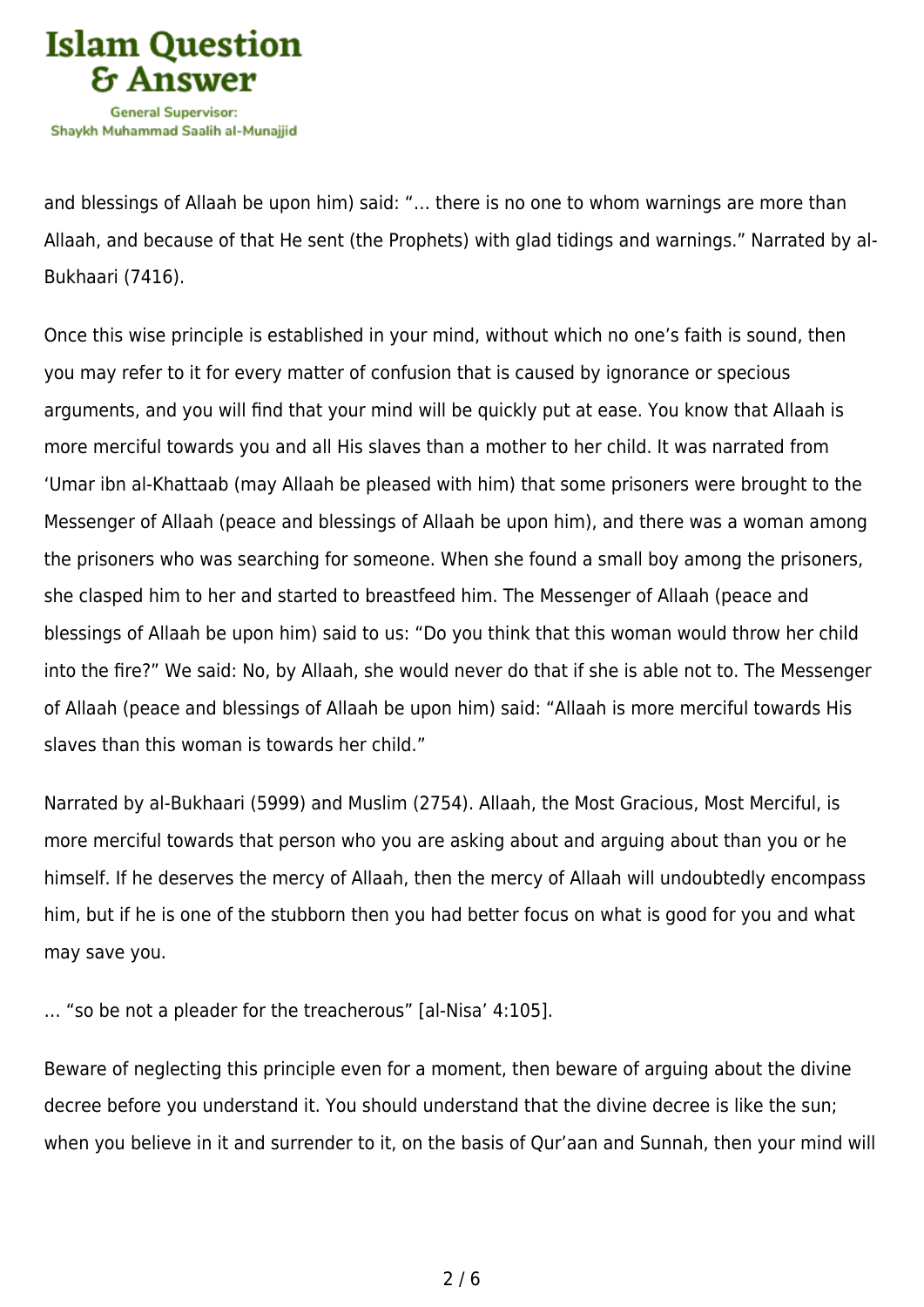

be at ease, like the one who walks in the daylight.

But if you examine it too closely and look too deeply, what does the one who stares at the disk of the sun gain except damage to his eyes?

If we look at what you have asked about, so that you will not think that what we have said above is a way to avoid the question, you should note that Allaah has given every man the potential to distinguish good from bad (interpretation of the meaning). Allaah says (interpretation of the meaning):

"Have We not made for him two eyes?"

[al-Balad 90:8] i.e., two eyes with which to see;

"And a tongue and two lips"

[al-Balad 90:9], i.e., a tongue with which to speak that which is in his heart, and lips with which to speak.

"And shown him the two ways"

[al-Balad 90:10] – Ibn Mas'ood said: i.e., good and evil.

And Allaah says (interpretation of the meaning):

"Verily, We have created man from Nutfah (drops) of mixed semen (sexual discharge of man and woman), in order to try him, so We made him hearer and seer.

3. Verily, We showed him the way, whether he be grateful or ungrateful"

[Al-Insaan 76:2-3]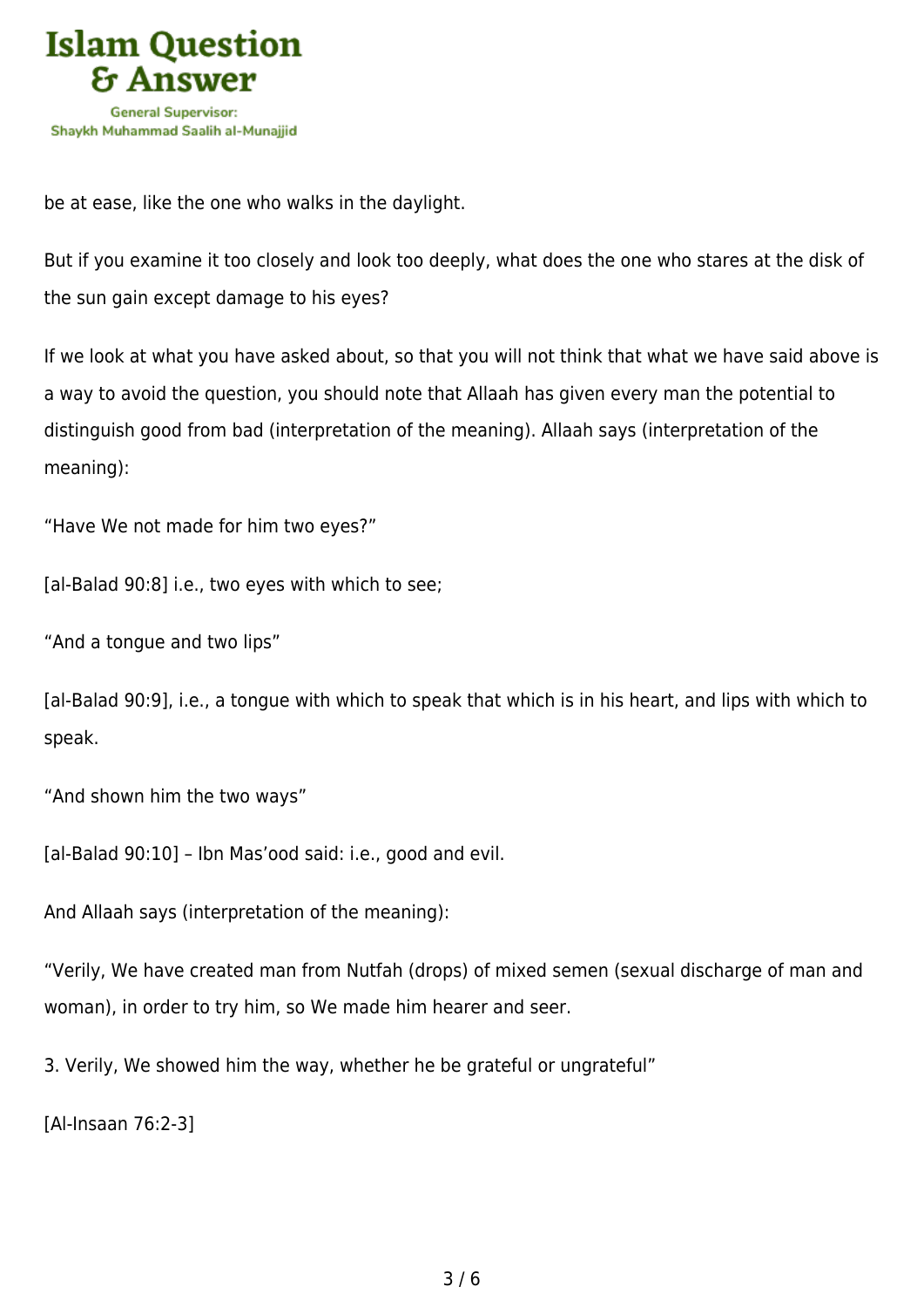

From the above verses it is clear that Allaah has given man the means and tools to find out the ways of good and evil.

Moreover, Allaah has not given these tools only in order to judge people against them; rather He sent them warnings and gave them clear guidance in the Revelation that came to them from heaven. Allaah says (interpretation of the meaning):

"Messengers as bearers of good news as well as of warning in order that mankind should have no plea against Allaah after the (coming of) Messengers"

[al-Nisa' 4:165]

"And We never punish until We have sent a Messenger (to give warning)"

[al-Isra' 17:15].

Because of that, Allaah rebukes the kuffaar for not heeding the warnings and guidance that Allaah sent to them, and for ignoring His Messengers and proof. He says (interpretation of the meaning):

"'O you assembly of jinn and Mankind! Did not there come to you Messengers from amongst you, reciting unto you My Verses and warning you of the Meeting of this Day of yours' They will say: 'We bear witness against ourselves' It was the life of this world that deceived them. And they will bear witness against themselves that they were disbelievers.

131. This is because your Lord would not destroy the (populations of) towns for their wrongdoing (i.e. associating others in worship along with Allaah) while their people were unaware (so the Messengers were sent)"

[al-An'aam 6:130-131]

As for the one who followed his father in kufr, and died a kaafir, Ibn al-Qayyim (may Allaah have mercy on him) said: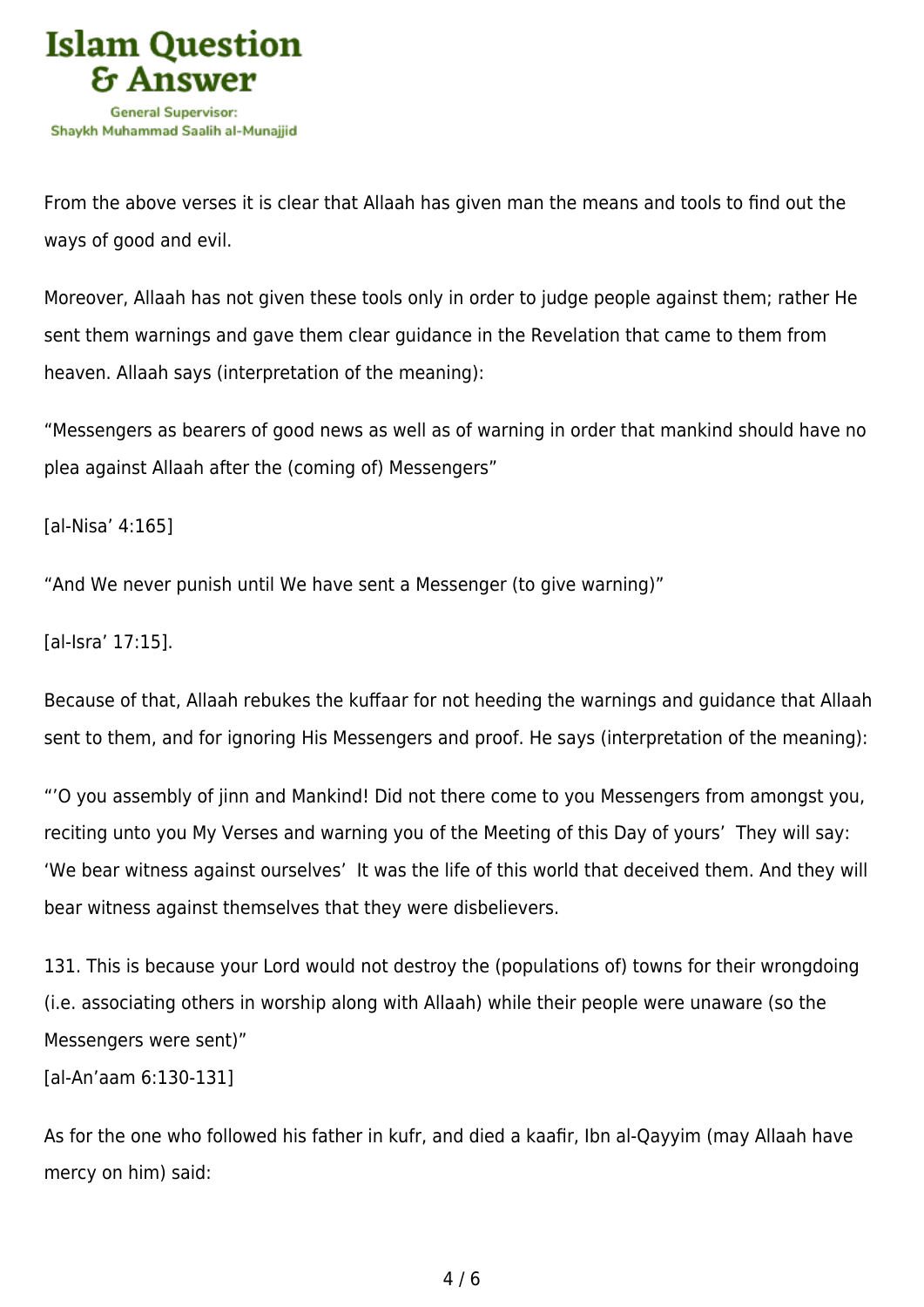

A distinction is made between the one who imitated his forefathers even though he know the truth, and one who imitated his forefathers and had no way of knowing the truth. The two categories do exist, so the one who knew the truth and turned away from it is negligent and has no excuse before Allaah. As for the ones who were unable to ask and learn, and had no way of knowing the truth, they also fall into two categories:

1-Those who wanted guidance and sought it but were unable to find it because there was no one to guide them. They come under the same ruling as those who lived in the intervals between Prophets and those whom the call did not reach.

2-Those who did not care and did not seek the truth and it never occurred to them to follow a way other than that which they were following.

The former says: O Lord, if I knew a religion that is better than that which I am following, I would follow it and leave that which I am following; but the latter is content with that which he is following, and would not prefer anything else or seek any other way. It makes no difference whether they were able to do that or not, as both of them are incapable. The former are like those who sought the true religion during the intervals between Prophets but did not find it, so they turned away from it after exhaustive efforts to find out, out of inability and ignorance; whereas the latter are like those who never sought it, rather they died in shirk. End quote. Tareeq al-Hijratayn, 678.

 Even if he sought it he would be unable to find it, and there is a difference between the inability of the seeker and the inability of the one who does not care. Think about this point. Allaah will judge between His slaves on the Day of Resurrection by His wisdom and justice, and He will not punish anyone but those against whom proof is established by means of the Messengers. This case is clear and definite. As for whether proof is established against a specific person, or not, this is something concerning which no one can intervene between Allaah and His slaves. This comes